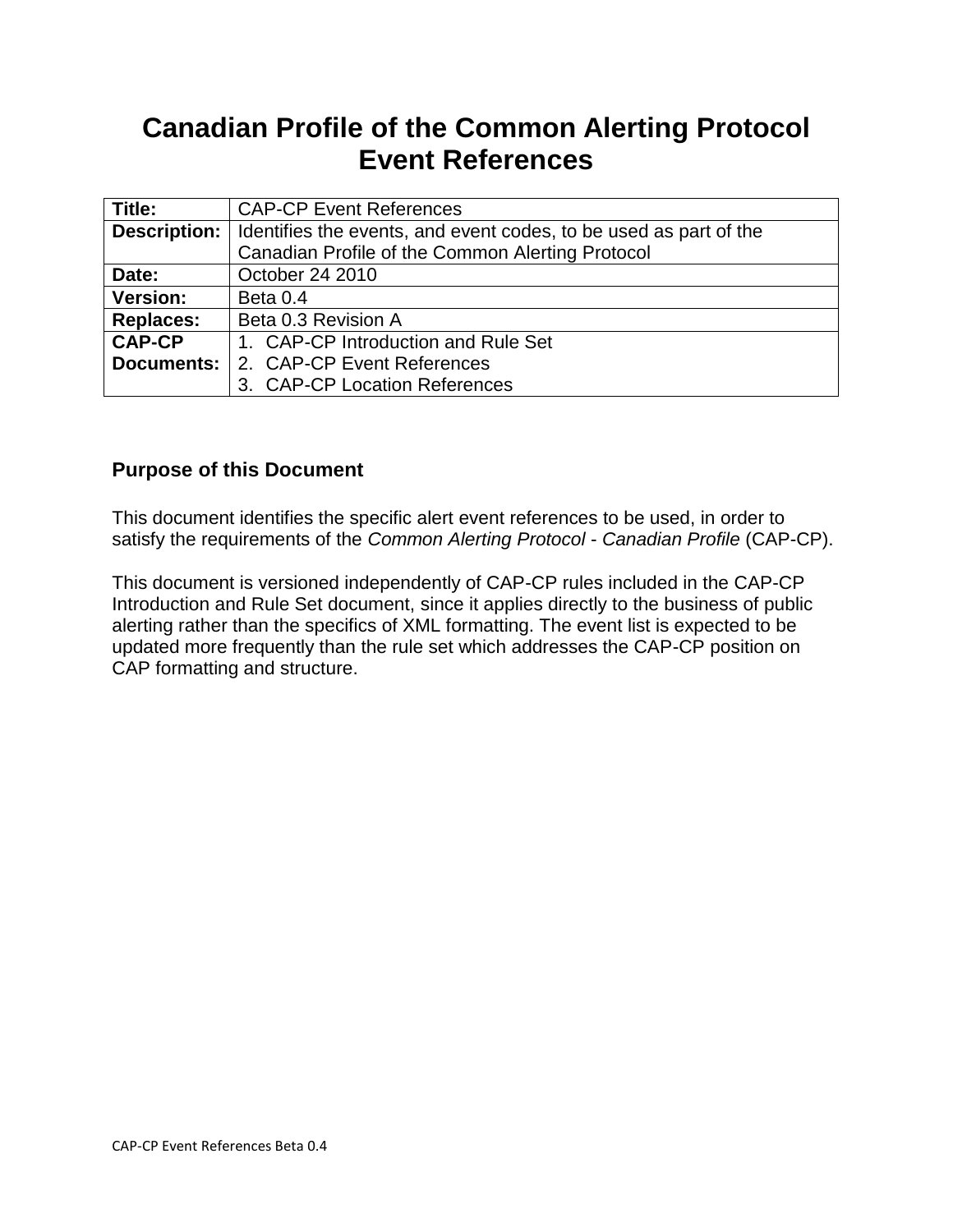#### **Table of Contents**

- I. Authors
- II. Copyright
- III. Notices
- IV. Revision Summary
- V. Other CAP-CP Documents
- VI. Associated Documents and Resources
- VII. Terminology
- VIII. Development of CAP-CP as a National Standard of Canada
- IX. Event Reference <valueName>
- X. Event List

# **I. Authors**

The principal authors of this document version are listed below in alphabetic order:

- Doug Allport, Canadian Association for Public Alerting and Notification / Allport Group Inc.
- Rémy Bernard, Public Safety Canada
- April Diver, Alberta Emergency Management Agency
- Khalil Hayek, Natural Resources Canada
- Norm Paulsen, Environment Canada
- Michel Savoie, Public Safety Canada
- Jacob Westfall, Net Alerts
- Wendy Wu, Industry Canada

# **II. Copyright**

Copyright 2010. This document may be reproduced, without charge or request for permission, provided it is reproduced in its entirety and without modification.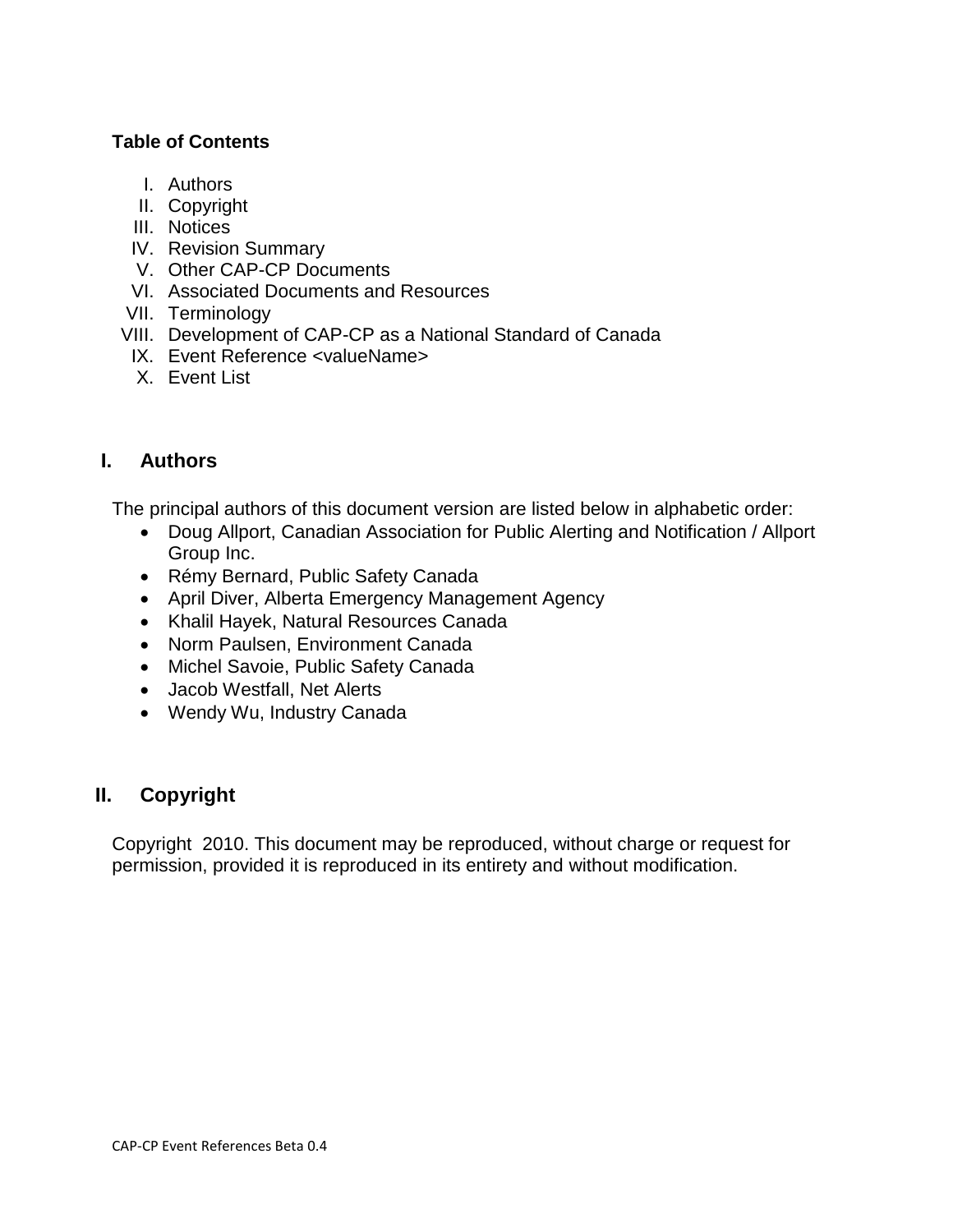#### **III. Notices**

This document and the information contained herein is provided on an "AS IS" basis and the Authors, and their officers, employees or agents DISCLAIM ALL WARRANTIES OR REPRESENTATIONS, EXPRESS OR IMPLIED, INCLUDING BUT NOT LIMITED TO ANY WARRANTY OR REPRESENTATION THAT THE USE OF THE INFORMATION HEREIN WILL NOT INFRINGE RIGHTS OF OTHERS, OR ANY IMPLIED WARRANTIES OR REPRESENTATIONS OF MERCHANTABILITY OR FITNESS FOR A PARTICULAR PURPOSE.

#### **IV. Revision Summary**

Version 0.4:

- Event names in the table are now presented without capitalization, as they may be used with or without capitals, as proper sentence structure requires.
- Translation of table titles was corrected.
- Wording in the category column was revised to be consistent with the CAP standard's support of multiple category values.
- Event codes for "Missing Vulnerable Person" and "Emergency Facility" were corrected for length.
- Event codes for pyroclastic flow and pyroclastic surge were corrected for clarity.
- New event names and codes for "volcano" and "lava flow" were added.

Where revisions are as minimal as those found in this document, the version number is not changed.

# **V. Other CAP-CP Documents**

The entire CAP-CP is defined in this document, and the following two additional documents:

- 1. CAP-CP Introduction and Rule Set. This document details the specific requirements, constraints, and recommendations associated with the Canadian Profile of the CAP. It is versioned independently of this document.
- 2. CAP-CP Location References. This document details the current versions of the Standard Geographic Classification (SGC) location references supported by CAP-CP. It is versioned independently of this document.

To ensure access to CAP-CP by public alerting stakeholders as soon as possible, all three CAP-CP documents are available at the following web sites: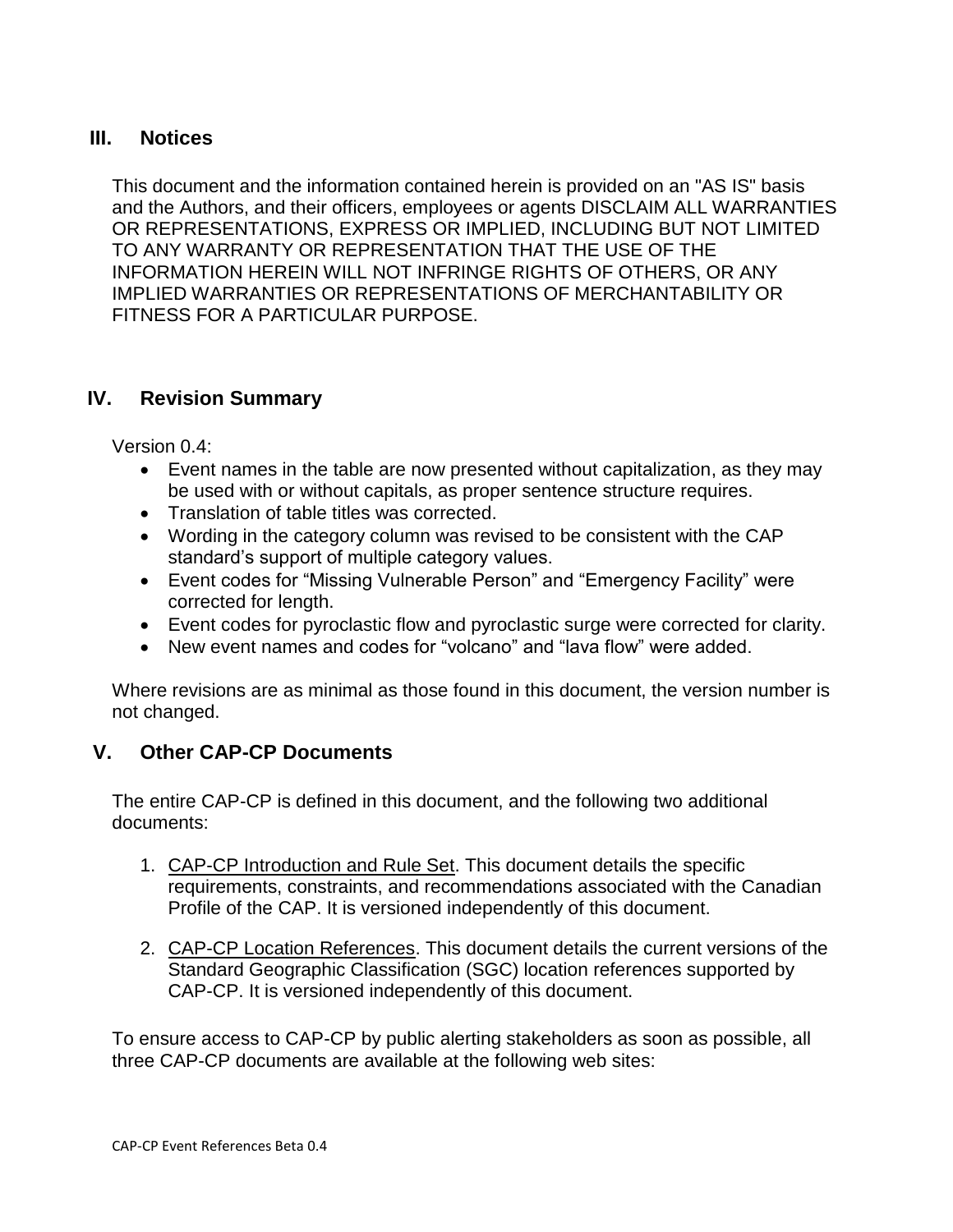- Canadian Association for Public Alerting and Notification (CAPAN) [www.CAPAN.ca/CAP-CP](http://www.capan.ca/CAP-CP)
- Environment Canada TBD
- Industry Canada <http://www.ic.gc.ca/eic/site/et-tdu.nsf/eng/wj00268.html>
- Natural Ressources Canada TBD
- Public Safety Canada TBD
- Alberta Emergency Management Agency [http://www.aema.alberta.ca/ps\\_emergency\\_public\\_warning\\_system.cfm](http://www.aema.alberta.ca/ps_emergency_public_warning_system.cfm)

CAP-CP may also be available on other websites. Where there is a difference in versions, the version at [www.CAPAN.ca/CAP-CP](http://www.capan.ca/CAP-CP) shall take precedence. New versions shall be created only with the express consent of the authors listed in this document.

# **VI. Associated Documents and Resources**

1. [www.CAPAN.ca/CAP-CP.](http://www.capan.ca/CAP-CP) The CAP-CP website identifies numerous CAP-CP related resources.

# **VII. Terminology**

The key words "MUST", "MUST NOT", "REQUIRED", "SHALL", "SHALL NOT", "SHOULD", "SHOULD NOT", "RECOMMENDED", "MAY", and "OPTIONAL" in this document are to be interpreted as described in IETF RFC 2119, available at <http://www.ietf.org/rfc/rfc2119.txt>

Additional terminology is specified in the CAP-CP Introduction and Rule Set document.

# **VIII. Development of CAP-CP as a National Standard of Canada**

The authors of CAP-CP are giving consideration to submitting the Profile to a Canadian standards development organization (SDO) for development as a National Standard of Canada. This, they anticipate, will ensure a recognized process in the decision-making regarding elements of the standard on an initial and ongoing basis, and will also ensure clarity and access to the standard for all public alerting stakeholders. With the formal initiation of the standard development process, the SDO would become the custodian and manager of CAP-CP.

# **IX. Event Reference <valueName>**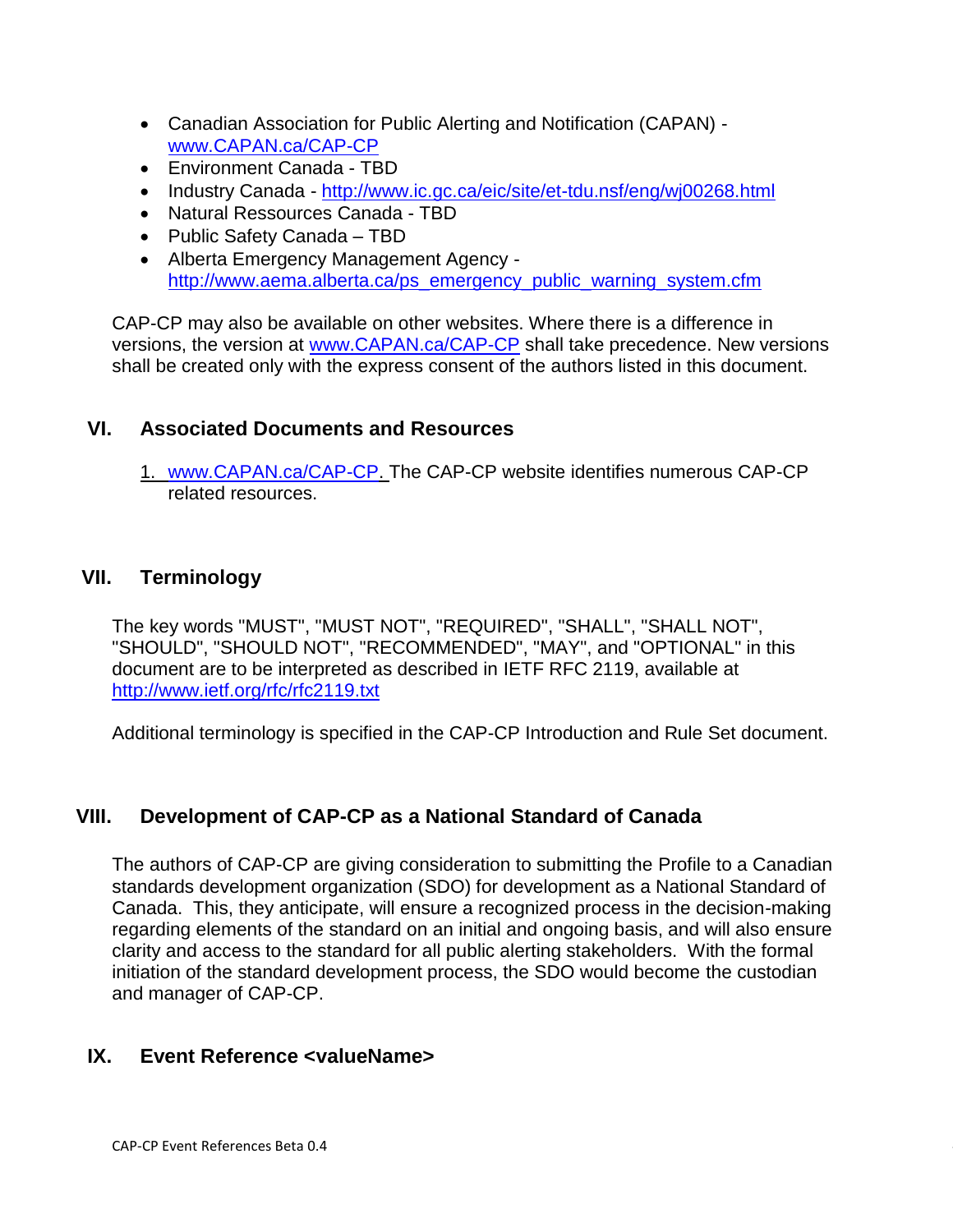CAP-CP has adopted a URN-like scheme for creating valueNames. Event reference valueNames use the following format:

"profile:CAP-CP:Event:<version number>

As mentioned previously, the versioning of this CAP-CP Event References document is independent of the other CAP-CP documents, to allow them to be revised independently.

The following <valueName> is defined for this version of the Event References document:

#### **profile:CAP-CP:Event:0.4**

#### **X. Event List**

CAP-CP events are identified as belonging to one of two tiers: Tier I or Tier II.

Tier I events refer to a class of events whereas Tier II events are quite specific. As an example, "heat wave" and "cold wave" are Tier II events, within the Tier I class of events titled "temperature". Similarly, Tier II "dangerous person" and "home crime" are within the Tier I class of "criminal activity".

We note that Tier I and Tier II events may be associated with one or more CAP categories. As an example, "air quality" may be associated with CAP categories "Met", "Env", "Geo", "Health" and "Transport". The associations found herein are suggested, but not definitive.

Originators are encouraged to use Tier II selections whenever applicable. Tier I references are better suited to events which do not have a Tier II selection, where the more general class term will at least provide a reasonable understanding of the event type.

The event list is presented in seven columns. The first two columns present the Tier I class of events in English and French. The next two present the Tier II specific events in English and French. The fifth column provides the event code. The sixth column identifies the internationally defined categories to which the event may be associated. Event and category code values, listed and shaded in the table below, are computer based codes that are used as given, irrespective of language. The seventh column indicates a recognized agency or working group which has reviewed and commented on the terms being used.

Column seven indicates whether the event naming has been verified by an issuing authority where such authority, or group of stakeholders, has responsibility in this area.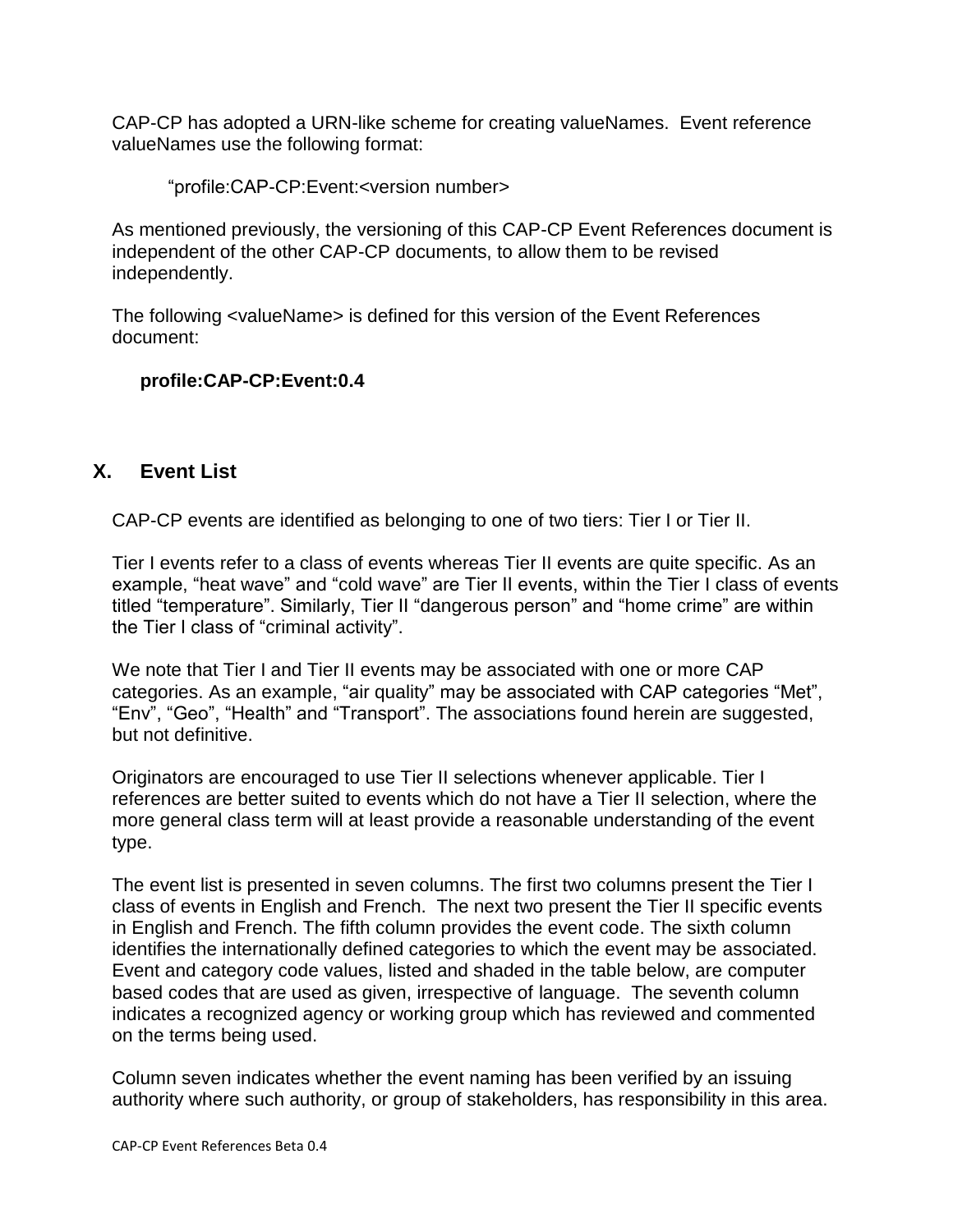The numbers in this column indicate the authority(s) which approved these event names, as listed in the Table of Recognized Contributors/Reviewers below.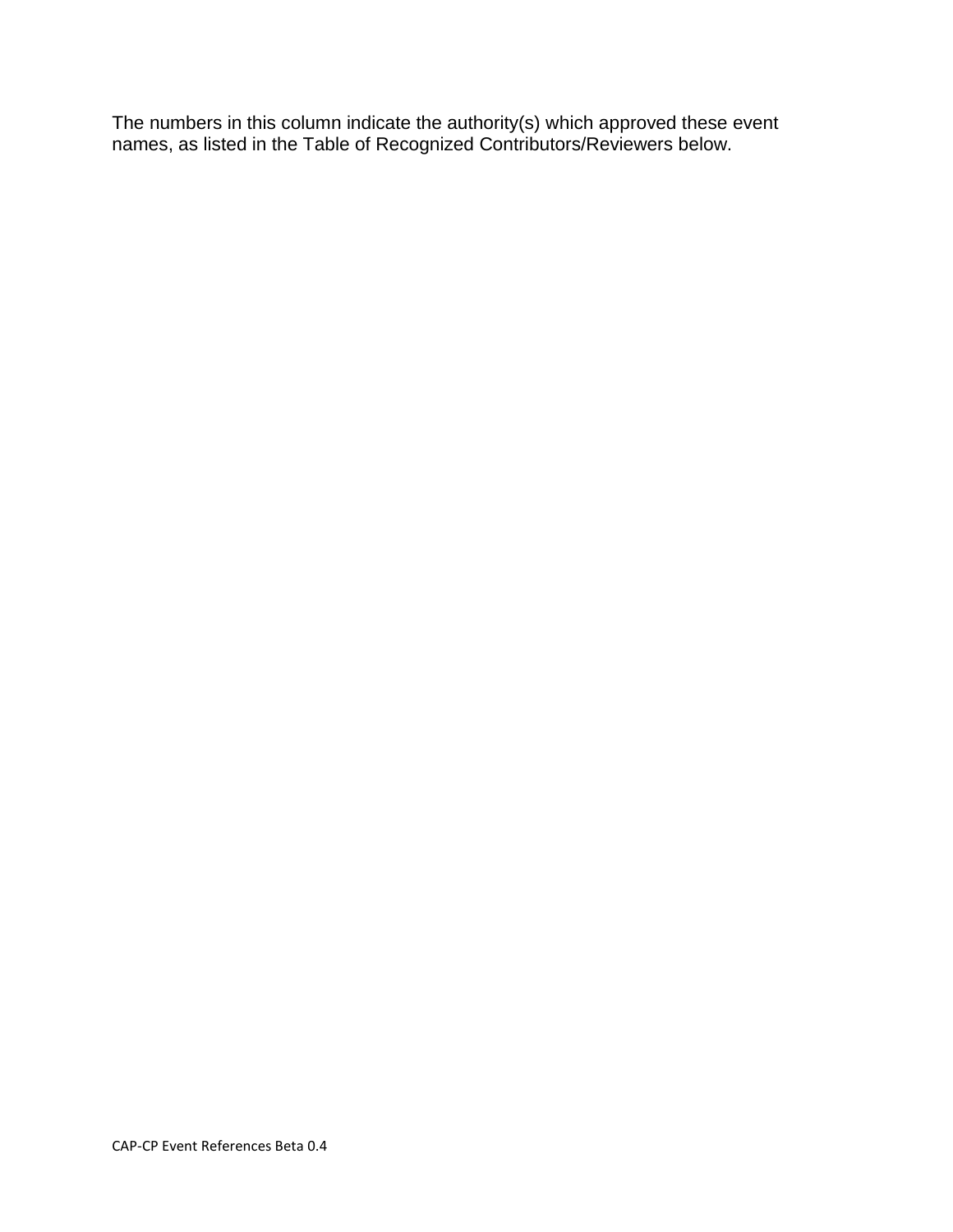| <b>TIER I EVENTS</b> |                                      | <b>TIER II EVENTS</b> |                                                         | <b>EVENT CODE</b>  | <b>CAP</b>                             | <b>APPLICABLE CONTRIBUTOR</b><br><b>OR</b> |
|----------------------|--------------------------------------|-----------------------|---------------------------------------------------------|--------------------|----------------------------------------|--------------------------------------------|
|                      | (includes associated Tier II events) |                       | (Included in Tier I event associated with it)           |                    | <b>CATEGORY</b><br><b>VALUE(S)</b>     | <b>REVIEWER</b>                            |
| <b>ENGLISH</b>       | <b>FRENCH</b>                        | <b>ENGLISH</b>        | <b>FRENCH</b>                                           |                    |                                        |                                            |
| administration       | administration                       |                       |                                                         | admin              | Other                                  |                                            |
| air quality          | qualité de l'air                     |                       |                                                         | airQuality         | Env, Health,<br>Geo,<br>Met, Transport | $\mathbf{1}$                               |
| animal health        | santé animale                        |                       |                                                         | animalHealth       | <b>Health</b>                          |                                            |
|                      |                                      | animal disease        | maladie animale                                         | animalDiseas       | <b>Health</b>                          |                                            |
| $\mathbf{H}$         | $\mathbf{H}$                         | animal feed           | aliments pour<br>animaux                                | animalFeed         | <b>Health</b>                          |                                            |
| aviation             | aviation                             |                       |                                                         | aviation           | Transport                              |                                            |
| <b>H</b>             | $\mathbf{g}$                         | notice to airmen      | avis aux aviateurs                                      | notam              | Transport                              |                                            |
| $\alpha$             | $\alpha$                             | airspace closure      | fermeture de l'espace airspaceClos<br>aérien            |                    | Transport                              |                                            |
| $\mathbf{g}$         | $\epsilon$                           | airport closure       | fermeture d'aéroport                                    | airportClose       | Transport                              |                                            |
| $\epsilon\epsilon$   | $\epsilon$                           | aircraft crash        | écrasement d'avion                                      | aircraftCras       | Transport                              |                                            |
| civil                | civil                                |                       |                                                         | civil              | Security                               |                                            |
| $\mathbf{g}$         | $\alpha$                             | civil emergency       | crise civile                                            | civilEmerg         | Security                               |                                            |
| $\pmb{\mathsf{H}}$   | $\mathbf{H}$                         | public event          | événement public                                        | civilEvent         | Security                               |                                            |
| $\mathbf{H}$         | $\mathbf H$                          | volunteer request     | demande de<br>bénévolat                                 | volunteer          | Other                                  |                                            |
| criminal activity    | activité criminelle                  |                       |                                                         | crime              | Security                               | 4                                          |
|                      | $\mathbf{u}$                         | dangerous person      | personne dangereuse dangerPerson                        |                    | Security                               | 4                                          |
| $\mathbf{H}$         | $\mathbf{H}$                         | home crime            | crime à domicile                                        | homeCrime          | Security                               | 4                                          |
| $\mathbf H$          | $\mathbf H$                          | industrial crime      | crime industriel                                        | <b>industCrime</b> | Security                               | 4                                          |
| $\mathbf{H}$         | $\mathbf{H}$                         | retail crime          | crime dans des points retailCrime<br>de vente au détail |                    | Security                               | 4                                          |
| $\pmb{\mathsf{H}}$   | $\mathbf H$                          | terrorism             | terrorisme                                              | terrorism          | Security                               | 4                                          |
| $\pmb{\mathsf{H}}$   | $\mathbf{H}$                         | vehicle crime         | crime touchant un<br>véhicule                           | vehicleCrime       | Security                               | 4                                          |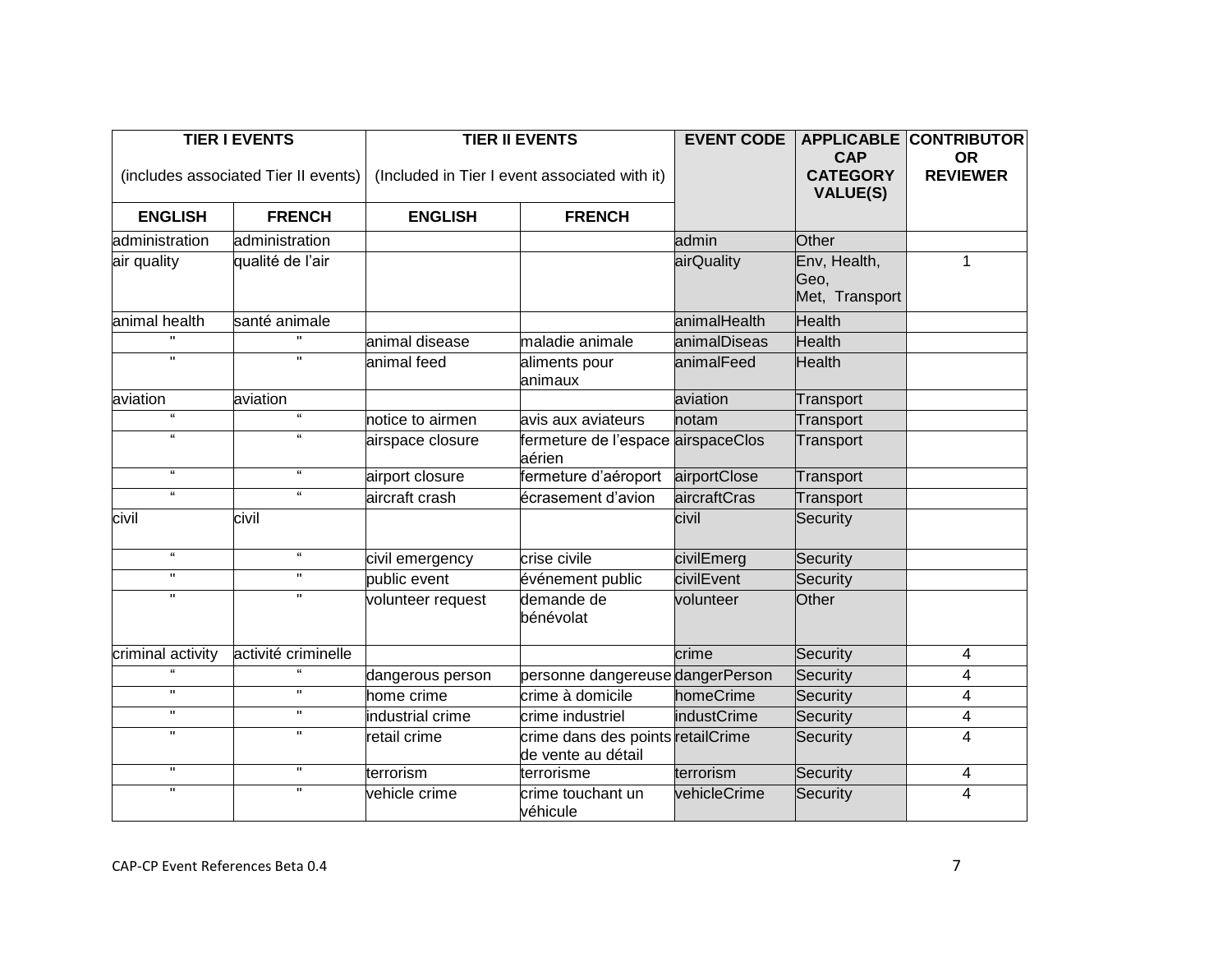| <b>TIER I EVENTS</b>       |                                      |                     | <b>TIER II EVENTS</b>                         |                 | <b>CAP</b>                         | <b>APPLICABLE CONTRIBUTOR</b><br><b>OR</b> |
|----------------------------|--------------------------------------|---------------------|-----------------------------------------------|-----------------|------------------------------------|--------------------------------------------|
|                            | (includes associated Tier II events) |                     | (Included in Tier I event associated with it) |                 | <b>CATEGORY</b><br><b>VALUE(S)</b> | <b>REVIEWER</b>                            |
| <b>ENGLISH</b>             | <b>FRENCH</b>                        | <b>ENGLISH</b>      | <b>FRENCH</b>                                 |                 |                                    |                                            |
| dangerous<br>animal        | animal dangereux                     |                     |                                               | animalDang      | Security                           |                                            |
| fire                       | incendie                             |                     |                                               | fire            | Fire                               |                                            |
| $\overline{\mathbf{u}}$    | π                                    | wildfire            | feu échappé                                   | wildFire        | Fire                               |                                            |
| $\alpha$                   | $\pmb{\mathfrak{c}}$                 | industrial fire     | feu industriel                                | industryFire    | Fire                               |                                            |
| $\mathbf{u}$               | $\mathbf{u}$                         | urban fire          | feu urbain                                    | urbanFire       | Fire                               |                                            |
| $\epsilon$                 | $\epsilon$                           | forest fire         | feux de forêt                                 | forestFire      | Fire                               |                                            |
| flood                      | inondation                           |                     |                                               | flood           | Met                                | 1                                          |
| $\mathbf H$                | $\epsilon$                           | storm surge         | onde de tempête                               | stormSurge      | Met                                | 1                                          |
|                            | $\alpha$                             | high water level    | niveau élevé des<br>eaux                      | highWater       | Met                                | $\mathbf{1}$                               |
| $\epsilon\epsilon$         | $\mathbf{u}$                         | overland flow flood | inondation par<br>ruissellement               | overflood       | Met                                |                                            |
| $\epsilon\epsilon$         | $\mathbf{g}$                         | flash flood         | crue éclair                                   | flashFlood      | Geo, Safety                        |                                            |
| $\alpha$                   | $\alpha$                             | dam overflow        | débordement de<br>barrage                     | damOverflow     | Infra, Safety                      |                                            |
| geophysical                | géophysique                          |                     |                                               | geophyiscal     | Geo                                | 1,2                                        |
| $\mathbf{u}$               |                                      | avalanche           | avalanche                                     | avalanche       | Geo                                |                                            |
| $\mathbf H$                | $\mathbf H$                          | earthquake          | tremblement de terre                          | earthquake      | Geo                                | $\overline{2}$                             |
| $\mathbf{g}$               | $\mathbf{g}$                         | landslide           | glissement de terrain                         | landslide       | Geo                                |                                            |
| $\epsilon\epsilon$         | $\mathfrak{c}\mathfrak{c}$           | magnetic storm      | orage magnétique                              | magnetStorm     | Geo                                | $\overline{2}$                             |
| $\mathbf H$                | п.                                   | tsunami             | tsunami                                       | tsunami         | Geo                                | $\overline{1,2}$                           |
| $\epsilon\epsilon$         | $\pmb{\mathfrak{c}}$                 | meteorite           | météorite                                     | meteor          | Geo                                |                                            |
| $\alpha$                   | $\alpha$                             | lahar               | lahar                                         | lahar           | Geo                                | $\overline{2}$                             |
| $\epsilon\epsilon$         | $\mathbf{u}$                         | lava flow           | coulée de lave                                | <b>lavaFlow</b> | Geo                                | $\overline{2}$                             |
| $\epsilon\epsilon$         | $\epsilon$                           | pyroclastic flow    | coulée pyroclastique                          | pyroclasFlow    | Geo                                | $\overline{2}$                             |
| $\mathfrak{c}\mathfrak{c}$ | $\pmb{\mathfrak{c}}$                 | pyroclastic surge   | nuée ardente                                  | pyroclaSurge    | Geo                                | $\overline{2}$                             |
| $\epsilon\epsilon$         | $\boldsymbol{\mathfrak{a}}$          | volcano             | volcan                                        | volcano         | Geo                                | $\overline{2}$                             |
| $\mathbf{g}$               | $\mathbf{g}$                         | volcanic ash cloud  | nuage de cendres<br>volcaniques               | volcanicAsh     | Geo, Transport                     | 1,2                                        |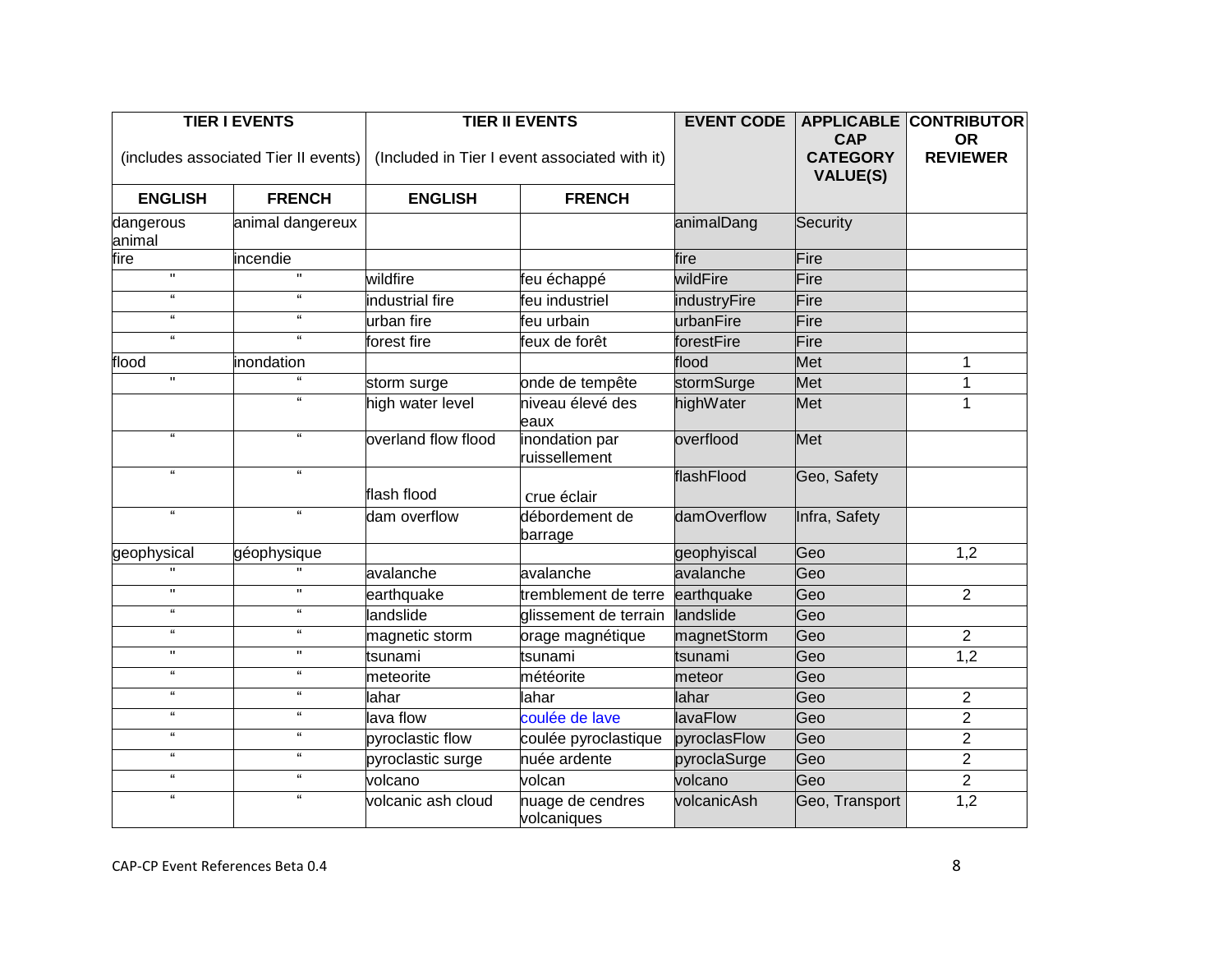| <b>TIER I EVENTS</b>                 |                             | <b>TIER II EVENTS</b>                         |                                                              | <b>EVENT CODE</b>  | <b>CAP</b>                         | <b>APPLICABLE CONTRIBUTOR</b><br><b>OR</b> |
|--------------------------------------|-----------------------------|-----------------------------------------------|--------------------------------------------------------------|--------------------|------------------------------------|--------------------------------------------|
| (includes associated Tier II events) |                             | (Included in Tier I event associated with it) |                                                              |                    | <b>CATEGORY</b><br><b>VALUE(S)</b> | <b>REVIEWER</b>                            |
| <b>ENGLISH</b>                       | <b>FRENCH</b>               | <b>ENGLISH</b>                                | <b>FRENCH</b>                                                |                    |                                    |                                            |
| hazardous                            | matières                    |                                               |                                                              | hazmat             | <b>CBRNE</b>                       |                                            |
| materials                            | dangereuses                 |                                               |                                                              |                    |                                    |                                            |
|                                      |                             | chemical hazard                               | risque chimique                                              | chemical           | <b>CBRNE</b>                       |                                            |
| $\alpha$                             | $\mathbf{u}$                | biological hazard                             | risque biologique                                            | biological         | <b>CBRNE</b>                       |                                            |
| $\mathbf H$                          | Π.                          | radiological hazard                           | risque radiologique                                          | radiological       | <b>CBRNE</b>                       |                                            |
| $\mathbf{g}$                         | $\mathfrak{c}\mathfrak{c}$  | explosive hazard                              | risque d'explosion                                           | explosive          | <b>CBRNE</b>                       |                                            |
| $\alpha$                             | $\alpha$                    | falling object                                | chute d'objets                                               | fallObject         | Safety                             |                                            |
| health                               | santé                       |                                               |                                                              | health             | <b>Health</b>                      |                                            |
| $\mathbf H$                          | Ħ                           | ambulance                                     | ambulance                                                    | ambulance          | <b>Health</b>                      |                                            |
| $\overline{\mathbf{u}}$              | $\mathbf H$                 | blood supply                                  | réserve de sang                                              | bloodSupply        | <b>Health</b>                      |                                            |
| $\mathbf H$                          | H.                          | drinking water                                | eau potable                                                  | drinkingWate       | <b>Health</b>                      |                                            |
| $\mathbf{H}$                         | $\mathbf{H}$                | food & drug supply                            | approvisionnement enfoodSupply<br>aliments et<br>médicaments |                    | <b>Health</b>                      |                                            |
| $\mathbf{u}$                         | $\mathbf H$                 | hospital                                      | hôpital                                                      | hospital           | <b>Health</b>                      |                                            |
| $\mathbf H$                          | $\mathbf{H}$                | infectious disease                            | maladie infectieuse                                          | infectious         | <b>Health</b>                      |                                            |
| ice                                  | glaces                      |                                               |                                                              | ice                | Met                                | 1                                          |
| $\mathbf{u}$                         | $\epsilon$                  | ice pressure                                  | pression des glaces                                          | <i>icePressure</i> | Met                                | $\mathbf 1$                                |
| $\overline{\phantom{0}}$             | $\mathbf{g}$                | rapid closing of<br>coastal leads             | fermeture rapide de<br>chenaux côtiers                       | rpdCloseLead       | Met                                | $\mathbf 1$                                |
| $\overline{\mathbf{u}}$              | $\boldsymbol{\mathfrak{c}}$ | special ice                                   | conditions<br>particulières des<br>glaces                    | spclice            | Met                                | $\mathbf{1}$                               |
| marine                               | maritime                    |                                               |                                                              | marine             | Met, Transport                     | $\mathbf{1}$                               |
| $\alpha$                             | ,,                          | freezing spray                                | embruns verglacants                                          | freezngSpray       | Met                                | 1                                          |
| $\epsilon\epsilon$                   | $\mathfrak{c}\mathfrak{c}$  | gale wind                                     | coup de vent                                                 | galeWind           | Met                                | 1                                          |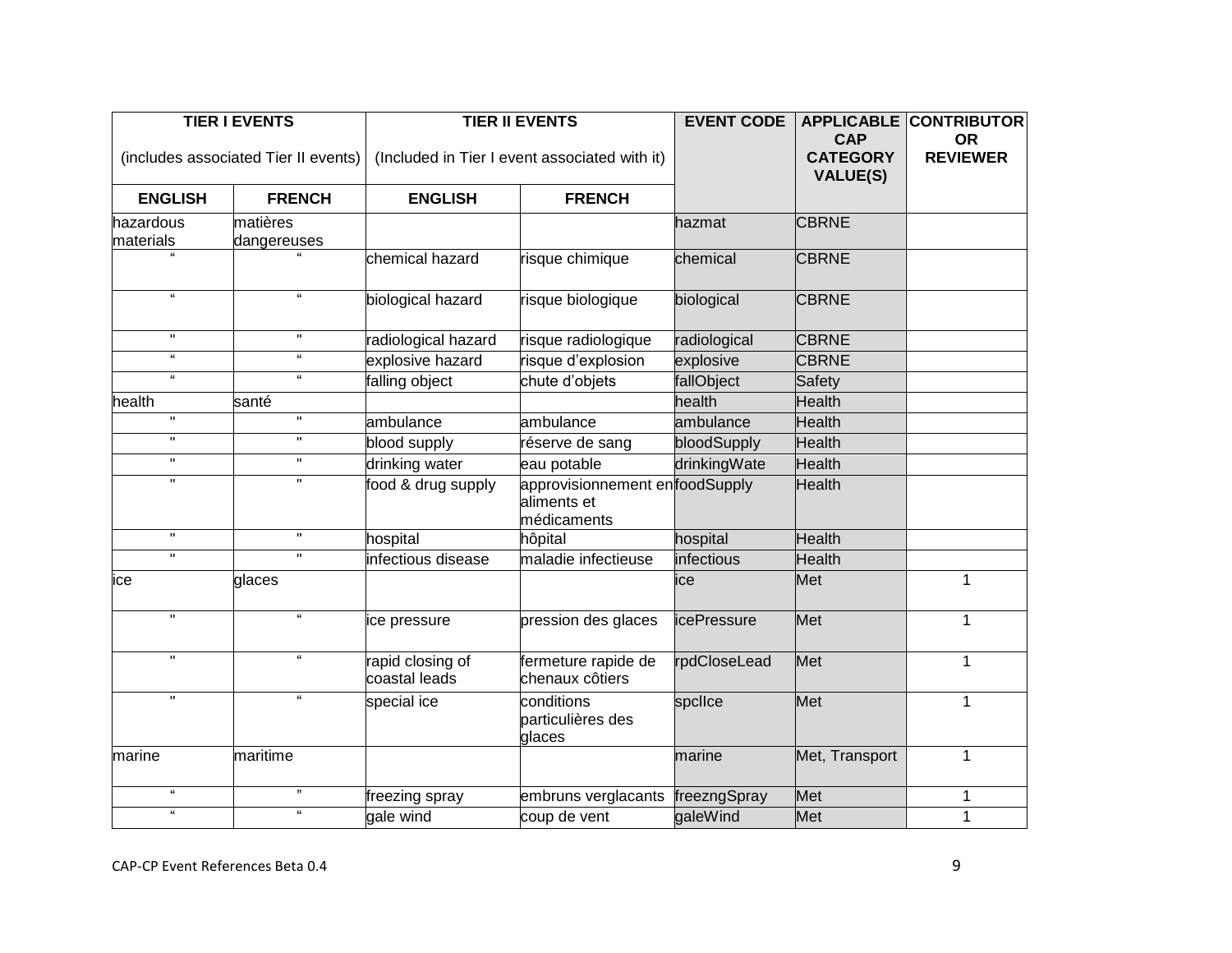| <b>TIER I EVENTS</b>        |                                      | <b>TIER II EVENTS</b>                         |                                                       | <b>EVENT CODE</b> | <b>CAP</b>                         | <b>APPLICABLE CONTRIBUTOR</b><br><b>OR</b> |
|-----------------------------|--------------------------------------|-----------------------------------------------|-------------------------------------------------------|-------------------|------------------------------------|--------------------------------------------|
|                             | (includes associated Tier II events) | (Included in Tier I event associated with it) |                                                       |                   | <b>CATEGORY</b><br><b>VALUE(S)</b> | <b>REVIEWER</b>                            |
| <b>ENGLISH</b>              | <b>FRENCH</b>                        | <b>ENGLISH</b>                                | <b>FRENCH</b>                                         |                   |                                    |                                            |
|                             |                                      | hurricane force wind                          | vent de la force d'un<br>ouragan                      | hurricFrcWnd      | Met                                | $\mathbf 1$                                |
| $\epsilon\epsilon$          | $\epsilon$                           | iceberg                                       | iceberg                                               | iceberg           | Met, Transport                     |                                            |
| $\mathfrak{c}\mathfrak{c}$  | $\epsilon\epsilon$                   | marine security                               | sécurité maritime                                     | marineSecure      | Transport                          |                                            |
| $\alpha$                    | $\pmb{\mathfrak{c}}$                 | nautical incident                             | incident nautique                                     | nautical          | Transport                          | 5                                          |
| $\epsilon\epsilon$          | $\epsilon\epsilon$                   | special marine                                | incident maritime<br>particulier                      | spclMarine        | Met                                | $\mathbf 1$                                |
| $\epsilon\epsilon$          | $\mathfrak{c}\mathfrak{c}$           | squall                                        | grain                                                 | squall            | Met                                | 1                                          |
| $\epsilon\epsilon$          | $\epsilon$                           | storm force wind                              | vent de tempête                                       | stormFrcWnd       | Met                                | 1                                          |
| $\epsilon\epsilon$          | $\mathfrak{c}\mathfrak{c}$           | strong wind                                   | vent fort                                             | strongWind        | Met                                | $\mathbf{1}$                               |
| $\boldsymbol{\mathfrak{a}}$ | $\mathbf{u}$                         | waterspout                                    | trombe marine                                         | waterspout        | Met                                | 1                                          |
| missing person              | personne disparue                    |                                               |                                                       | missingPer        | Missing                            | 4                                          |
| $\overline{u}$              | $\overline{u}$                       | <b>AMBER</b> alert                            | alerte AMBER                                          | amber             | Missing                            | 4                                          |
| $\mathbf{g}$                | $\mathbf{g}$                         | missing vulnerable<br>person                  | personne vulnérable<br>disparue                       | missingVPer       | Missing                            | 4                                          |
| $\mathbf{a}$                | $\mathbf{a}$                         | silver alert                                  | alerte silver                                         | silver            | Missing                            | 5                                          |
| other                       | autre                                |                                               |                                                       | other             | Other                              |                                            |
| plant health                | santé végétale                       |                                               |                                                       | plant             |                                    | 5                                          |
| $\alpha$                    | $\alpha$                             | plant infectious<br>disease                   | maladie infectieuse<br>végétale                       | plantInfect       |                                    | 5                                          |
| preparedness<br>reminders   | rappels de<br>préparation            |                                               |                                                       | reminder          | Safety                             |                                            |
| product safety              | sécurité des<br>produits             |                                               |                                                       | product           | Safety                             |                                            |
| public services             | services publics                     |                                               |                                                       | publicServic      | Infra                              |                                            |
|                             |                                      | emergency support<br>facilities               | installations de<br>soutien en situation<br>d'urgence | emergFacil        | Infra, Safety                      | 3                                          |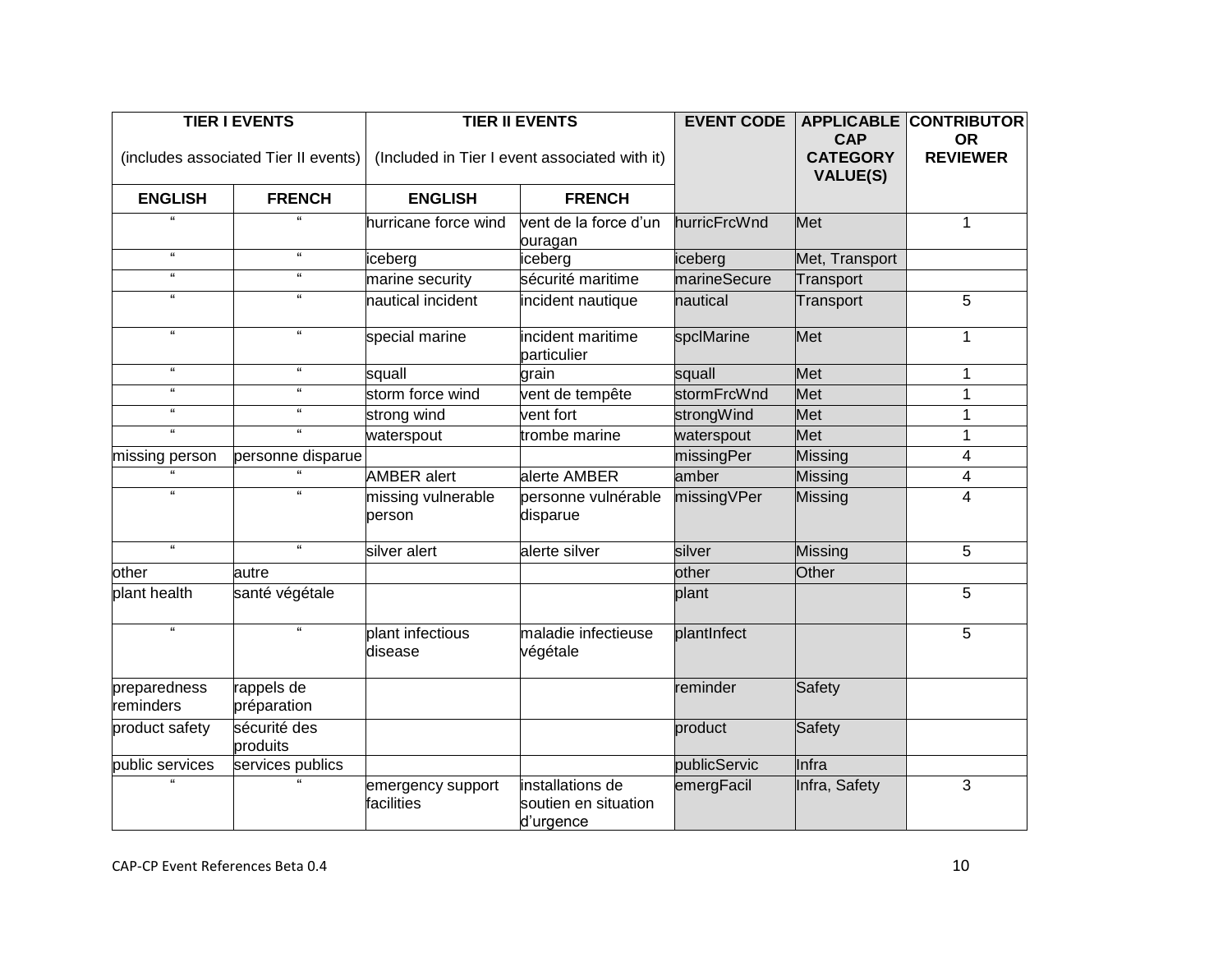| <b>TIER I EVENTS</b>                 |                            | <b>TIER II EVENTS</b>                         |                                     | <b>EVENT CODE</b> | <b>CAP</b>                         | <b>APPLICABLE CONTRIBUTOR</b><br><b>OR</b> |
|--------------------------------------|----------------------------|-----------------------------------------------|-------------------------------------|-------------------|------------------------------------|--------------------------------------------|
| (includes associated Tier II events) |                            | (Included in Tier I event associated with it) |                                     |                   | <b>CATEGORY</b><br><b>VALUE(S)</b> | <b>REVIEWER</b>                            |
| <b>ENGLISH</b>                       | <b>FRENCH</b>              | <b>ENGLISH</b>                                | <b>FRENCH</b>                       |                   |                                    |                                            |
|                                      |                            | emergency support<br>services                 | services de soutien<br>d'urgence    | emergSupport      | Infra, Safety                      | $\overline{3}$                             |
| $\mathbf{g}$                         | $\mathbf{g}$               | school bus                                    | autobus scolaire                    | schoolBus         | Infra                              |                                            |
| $\mathbf{g}$                         | $\mathbf{g}$               | school closure                                | fermeture d'école                   | schoolClose       | Infra                              |                                            |
| $\alpha$                             | $\pmb{\mathfrak{c}}$       | school lockdown                               | confinement d'école                 | schoolLock        | Infra                              |                                            |
| $\mathbf H$                          | $\mathbf H$                | service or facility                           | service ou installation facility    |                   | Infra                              |                                            |
| $\overline{\mathbf{u}}$              | π                          | transit                                       | transport public                    | transit           | Infra                              |                                            |
| railway                              | ferroviaire                |                                               |                                     | railway           | Transport                          |                                            |
| $\mathbf{g}$                         | $\mathfrak{g}$             | train accident                                | accident ferroviaire                | train             | Transport                          |                                            |
| rescue                               | sauvetage                  |                                               |                                     | rescue            | Rescue                             |                                            |
| roadway                              | routier                    |                                               |                                     | road              | Transport                          |                                            |
| $\mathbf{H}$                         | $\mathbf{H}$               | bridge closure                                | fermeture de pont                   | bridgeClose       | Transport                          | 5                                          |
| $\mathbf{H}$                         | $\mathbf{H}$               | roadway closure                               | fermeture de route                  | roadClose         | Transport                          | $\overline{4}$                             |
| $\mathbf H$                          | $\mathbf{H}$               | roadway delay                                 | retard de circulation<br>(routier)  | roadDelay         | Transport                          | $\overline{4}$                             |
| $\mathbf{u}$                         | $\mathbf{H}$               | hazardous road<br>conditions                  | conditions routières<br>dangereuses | rdCondition       | Transport                          |                                            |
| $\mathbf H$                          | $\mathbf H$                | traffic report                                | rapport de circulation traffic      |                   | Transport                          |                                            |
|                                      |                            | roadway usage<br>condition                    | état des routes                     | roadUsage         | Transport                          |                                            |
| $\mathfrak{c}\mathfrak{c}$           | $\mathbf{G}$               | motor vehicle<br>accident                     | accident de voiture                 | accident          | Transport                          |                                            |
| storm                                | tempête                    |                                               |                                     | storm             | <b>Met</b>                         | 1                                          |
| $\pmb{\mathsf{H}}$                   | $\mathbf{H}$               | blizzard                                      | blizzard                            | blizzard          | Met                                | 1                                          |
| $\pmb{\mathsf{H}}$                   | $\mathfrak{c}\mathfrak{c}$ | blowing snow                                  | poudrerie                           | blowingSnow       | Met                                | 1                                          |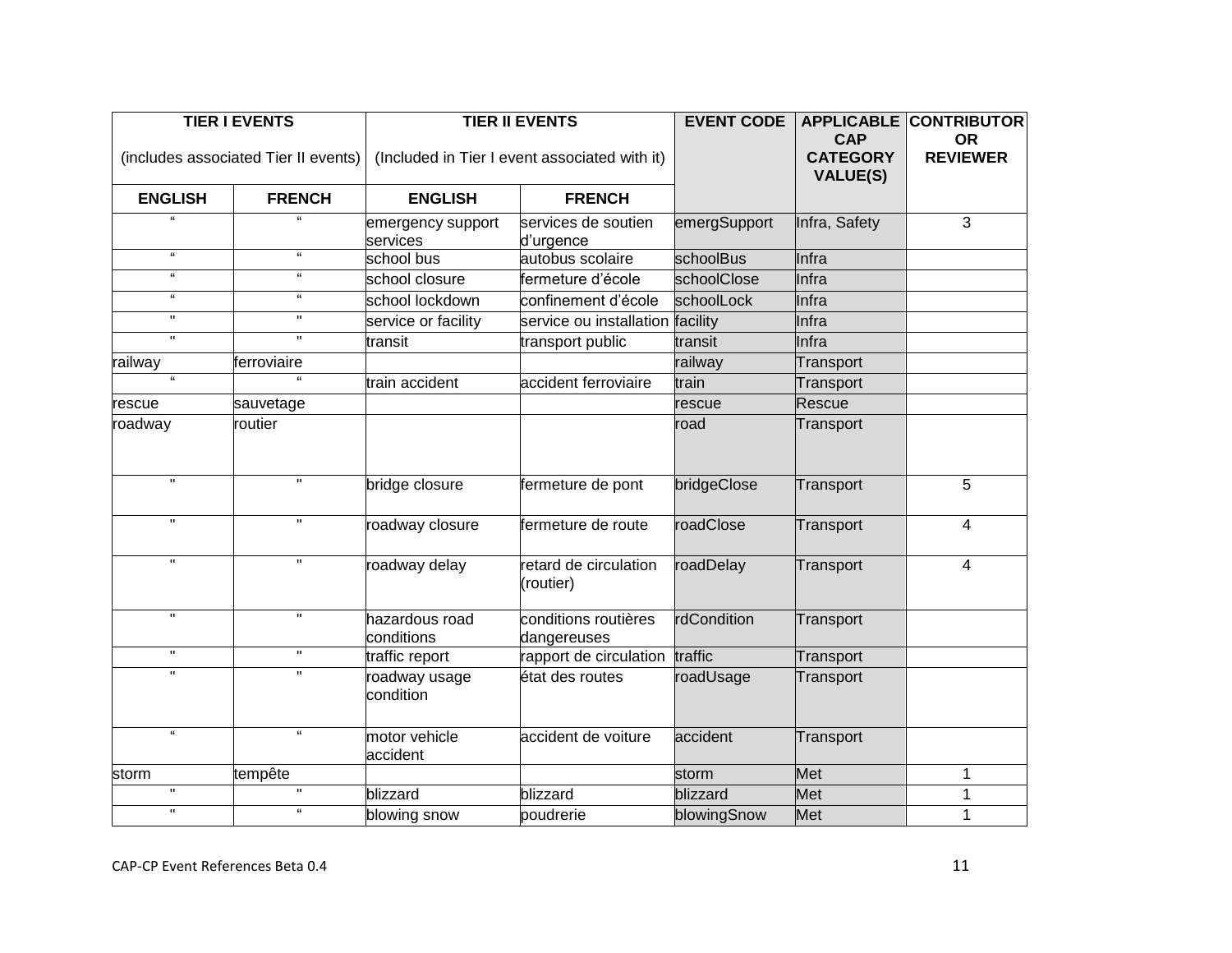| <b>TIER I EVENTS</b>    |                                      | <b>TIER II EVENTS</b>     |                                               |              | <b>CAP</b>                         | <b>EVENT CODE   APPLICABLE CONTRIBUTOR</b><br><b>OR</b> |
|-------------------------|--------------------------------------|---------------------------|-----------------------------------------------|--------------|------------------------------------|---------------------------------------------------------|
|                         | (includes associated Tier II events) |                           | (Included in Tier I event associated with it) |              | <b>CATEGORY</b><br><b>VALUE(S)</b> | <b>REVIEWER</b>                                         |
| <b>ENGLISH</b>          | <b>FRENCH</b>                        | <b>ENGLISH</b>            | <b>FRENCH</b>                                 |              |                                    |                                                         |
|                         | H.                                   | dust storm                | tempête de poussière dustStorm                |              | Met                                | 1                                                       |
| $\mathbf{H}$            | $\alpha$                             | freezing drizzle          | bruine verglaçante                            | freezeDrzl   | Met                                | 1                                                       |
| $\mathbf H$             | $\mathbf{a}$                         | freezing rain             | pluie verglaçante                             | freezeRain   | Met                                | 1                                                       |
| $\mathbf H$             | $\epsilon\epsilon$                   | hurricane                 | ouragan                                       | hurricane    | Met                                | 1                                                       |
| $\mathbf H$             | $\epsilon$                           | rainfall                  | pluie                                         | rainfall     | Met                                | 1                                                       |
| $\mathbf H$             | $\mathbf{u}$                         | thunderstorm              | orage                                         | thunderstorm | <b>Met</b>                         | 1                                                       |
| $\mathbf H$             | $\epsilon$                           | snowfall                  | chute de neige                                | snowfall     | <b>Met</b>                         | $\mathbf 1$                                             |
| $\mathbf H$             | п.                                   | snow squall               | bourrasque de neige                           | snowSquall   | Met                                | 1                                                       |
| $\mathbf H$             | н                                    | tornado                   | tornade                                       | tornado      | Met                                | 1                                                       |
| $\mathbf H$             | π.                                   | tropical storm            | tempête tropicale                             | tropStorm    | Met                                | 1                                                       |
| $\mathbf H$             | π.                                   | winter storm              | tempête hivernale                             | winterStorm  | Met                                | 1                                                       |
| $\mathbf H$             | $\mathbf{H}$                         | weather                   | météo                                         | weather      | Met                                | 1                                                       |
| temperature             | température                          |                           |                                               | temperature  | Met                                | 1                                                       |
|                         |                                      | arctic outflow            | poussée d'air arctique arcticOut              |              | <b>Met</b>                         | 1                                                       |
| $\overline{\mathbf{u}}$ | π                                    | cold wave                 | vague de froid                                | coldWave     | Met                                | 1                                                       |
| $\mathbf H$             | $\mathbf H$                          | flash freeze              | gel soudain                                   | flashFreeze  | Met                                | 1                                                       |
| $\mathbf H$             | π.                                   | frost                     | gel                                           | frost        | Met                                | 1                                                       |
| $\mathbf H$             | $\epsilon$                           | heat wave                 | vague de chaleur                              | heatWave     | Met                                | 1                                                       |
| $\mathbf H$             | H.                                   | high heat and<br>humidity | chaleur et humidité<br>accablantes            | heatHumidity | Met                                | 1                                                       |
| $\overline{\mathbf{u}}$ | π                                    | wind chill                | refroidissement éolienwindchill               |              | Met                                | 1                                                       |
| test message            | message test                         |                           |                                               | testMessage  | Other                              |                                                         |
| utility                 | utilité publique                     |                           |                                               | utility      | Infra                              |                                                         |
| $\overline{\mathbf{u}}$ |                                      | cable service             | service de<br>câblodiffusion                  | cable        | Infra                              |                                                         |
| $\mathbf H$             | п.                                   | diesel supply             | approvisionnement endiesel<br>diesel          |              | Infra                              |                                                         |
| $\mathbf{u}$            | $\mathbf H$                          | electricity supply        | distribution<br>d'électricité                 | electric     | Infra                              |                                                         |
| $\overline{\mathbf{u}}$ | п.                                   | gasoline supply           | approvisionnement engasoline<br>essence       |              | Infra                              |                                                         |